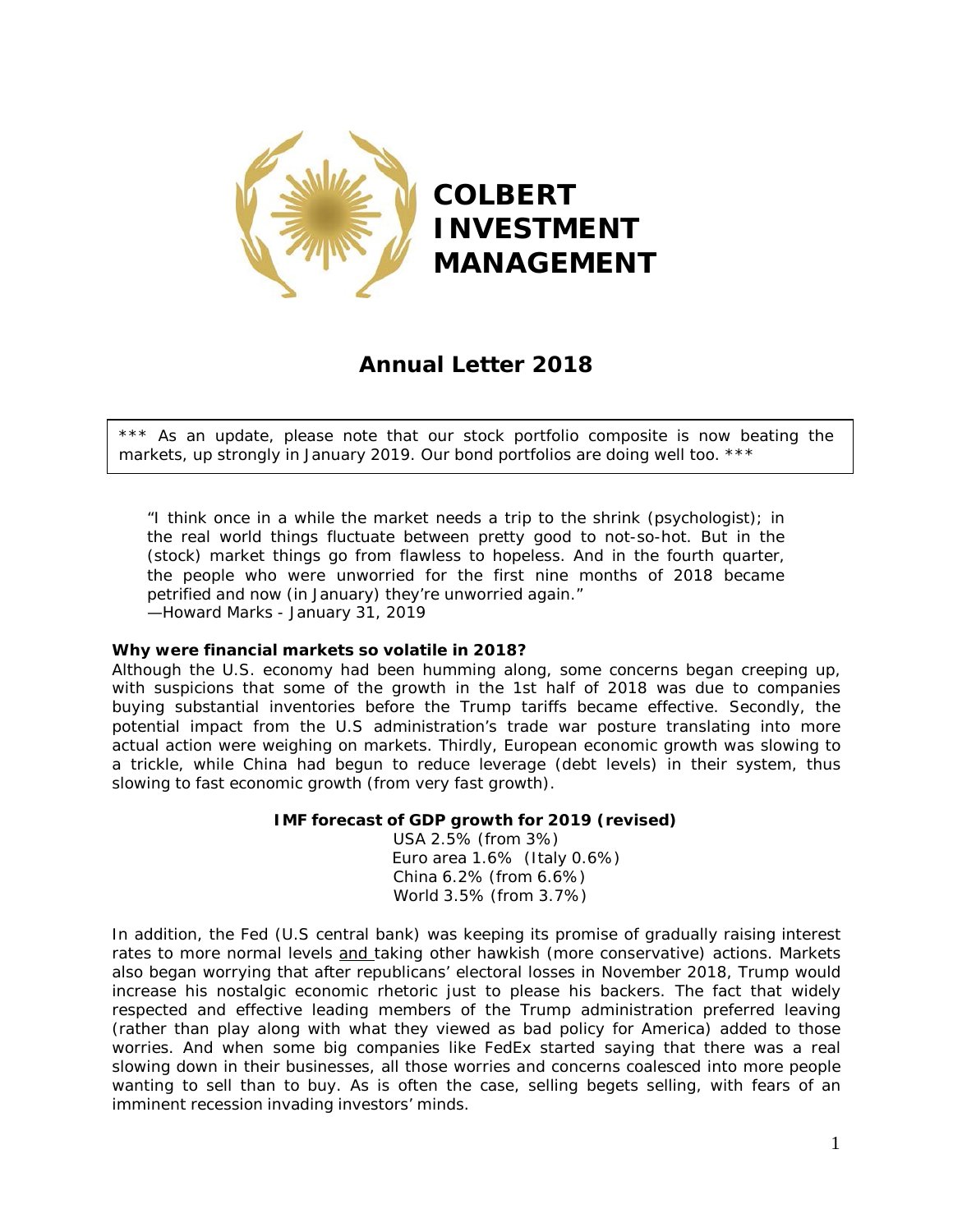There were some actual yellow flags of potential weakness ahead which might, in the wrong circumstances mentioned above, lead to a recession. However, the only *red* flag was the emotional reaction to the selling activity in markets, selling which was normal market action to start with, which lead to more investors selling just in case the worst might happen. Therefore, even though there was some change in economic conditions happening, in reality there was no need to panic (but many people did anyway).

*"The market is not a weighing machine, on which the value of each issue is recorded by an exact and an impersonal mechanism, in accordance with its specific qualities. Rather should we say the market is a voting machine, whereon countless individuals register choices which are partly of reason and partly of emotion." —Graham & Dodd, Security Analysis*

Volatility is normal and expected in financial markets. Many good investments are made when downward volatility pushes prices to levels that not only reflect the current or prospective reality but to price levels that even exceed pessimistic scenarios. Many bad investments are made when everything is going well in markets because price levels reflect an ongoing positive environment and such prices levels thus exceed realistic scenarios or probabilities.

What is different this time is that financial markets have seen unusually low volatility in the last few years. So although it can be a little scary to see markets drop at a fast clip, it's actually normal during most years because human behavior drives us to view markets as from flawless to hopeless in a short period of time. That's what happened in 2018, smart optimistic people became anxious and sold, leading other smart people to be anxious and sell, repeat.

*Anxious l adjective l Experiencing worry, unease, or nervousness, typically about an imminent event or something with an uncertain outcome.*

The US economy was doing very well indeed, and there was no sign of a pending recession at the time. Although markets were signaling worries that a recession may be happening soon, the most recent employment reports show the US economy created over 300,000 new jobs in the months of December 2018 and January 2019. In fact, since 2010, the economy has created 200,000 new jobs per month on average. Those millions of new jobs created means things have been going well for a long time.

While the markets may eventually be right that a recession may happen soon (nobody knows the future), the current economic situation is still positive overall. Many companies are doing much better than their current stock prices are indicating. Over time, stocks tend to reflect the underlying company's actual business performance.

The results of our stock portfolio have been disappointing, in two ways: the absolute results, and the results compared to the stock market in general. We had strong performance from some investments, but not enough of those. On the other hand, some investments cost us in performance.

With the underperformers, we have two categories:

1) Errors of analysis for example, where the intrinsic value of a company's assets has been gradually consumed or eroded by bad management exacerbating business losses over the years (Sears Holdings);

2) Cases where companies' stock prices declined *in spite of* appropriate management decisions, because profits did not meet expectations, or because the markets believe that immediate potential risks outweigh apparently improving business results.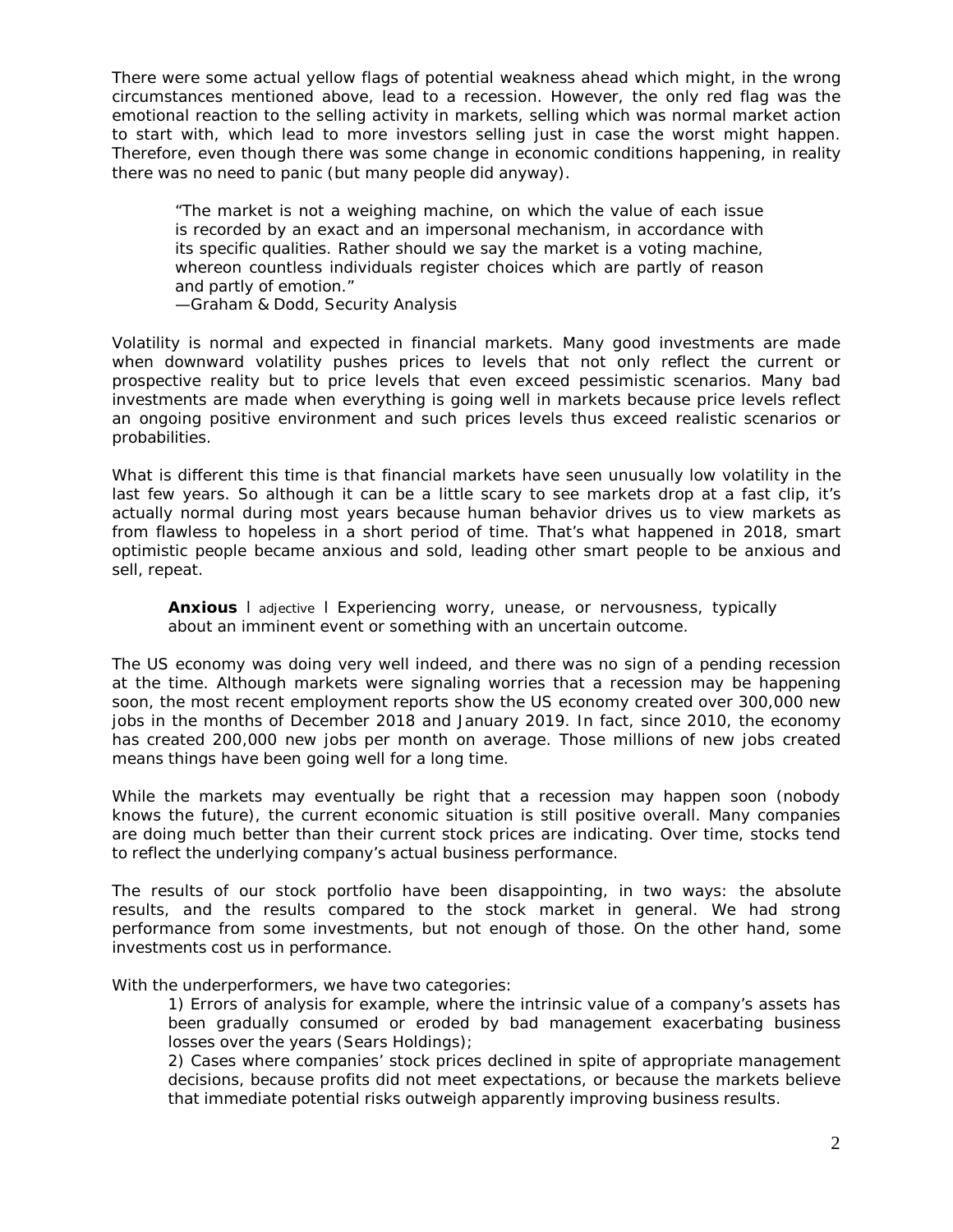We have more companies in the  $2^{nd}$  category than in the  $1<sup>st</sup>$  category. This is important because in this  $2<sup>nd</sup>$  group good business decisions have often been made, and are starting to show in operating results, but markets are not yet convinced that perceived risks have been removed or mitigated. For me, these business improvements over several quarters reinforce my confidence that the decline in price of these securities in particular shall be reversed in the short or medium term (Tenet Healthcare).

We also have a lot opportunity cost within a  $3<sup>rd</sup>$  group of securities whose stock prices increased, but not as much as they deserve. In this group we have a great potential to continue gaining (GCI Liberty).

In the past we have had other negative periods, often when the stock market in general declined due to cyclicality, sometimes when other market indices were better performing than us. My approach to invest in stocks whose prices is lower than the intrinsic value of the company is called "value investing". This implies that we don't often invest in "sexy" companies, those with high growth, and whose share prices are quite high, stocks which usually are grouped under the heading of "growth investing".

In the last two years, the companies falling under the category "growth" in general have gone up a lot, while those in the "value" category generally declined.



#### **Recap**

The past year did not go as expected in several ways. At this time last year, much of the world was in synchronized growth mode. It changed slightly in the summer of 2018 whereby growth was mostly good in the US and China, with Europe beginning to show slower growth. We finished the last quarter with investors asking how much is growth slowing around the world, and if we might even see a recession some time in 2018?

Note that lagging economic indicators still show quite positive momentum overall. It's just that question are being asked about the year ahead, and the answers will only come slowly as we enter 2019.

In the months ahead many companies which have remained silent during the traditionally slow holiday period will be making commentaries about how their respective businesses are doing, and if their outlook for 2019 remains as previously expected, or has changed in any way.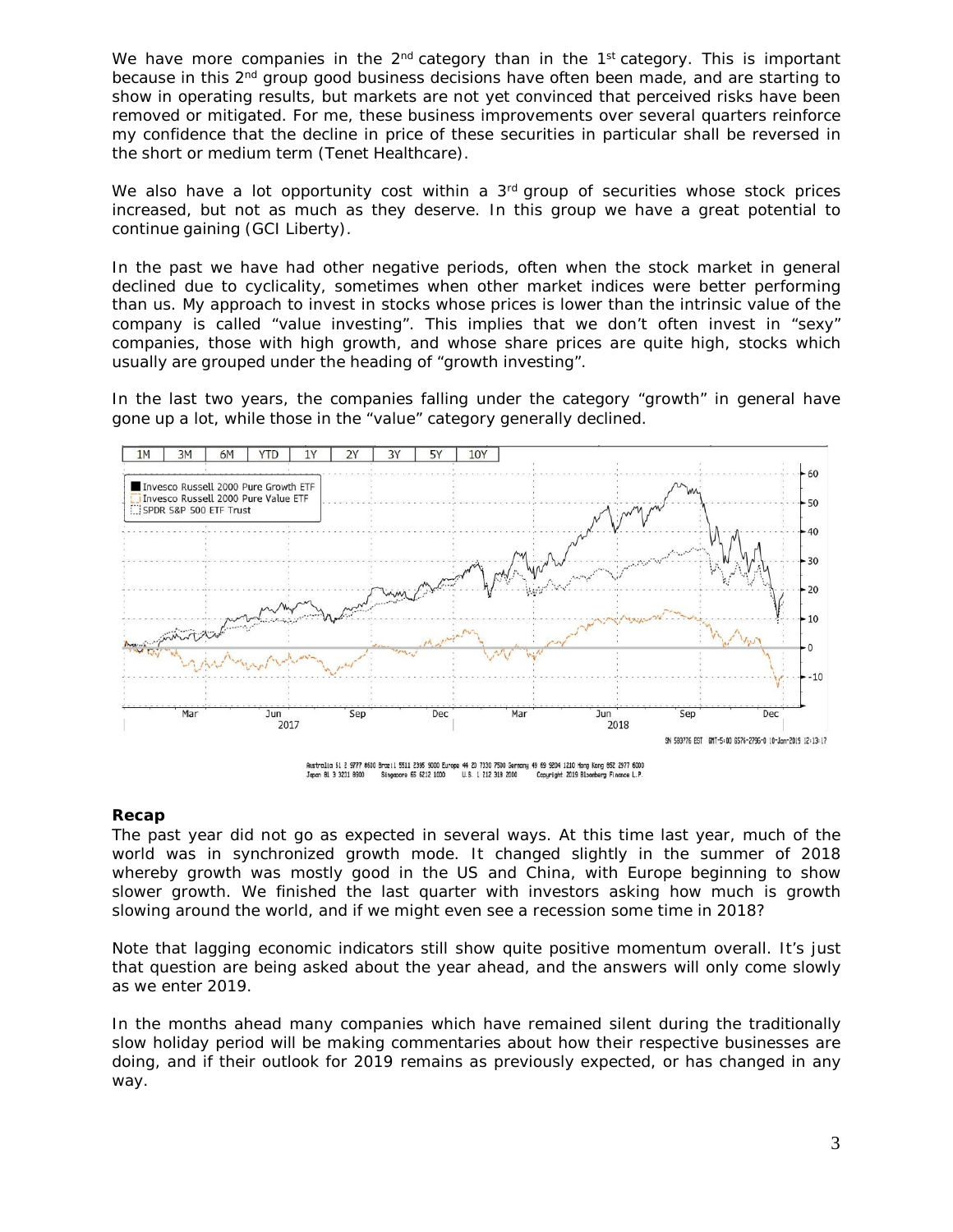As we get this feedback, we will be in better position to determine if these are just normal market volatility, or need to make more adjustments. At his point it's too early to tell with certainty, but we will have more clarity as facts come through over the next few weeks.

In the meantime we have been making some adjustments to make advantage of the market volatility. When markets sold off with many stocks dumped indiscriminately, we used some of the cash we had strategically set aside before markets dropped to establish new positions in cloud-computer companies grabbing a larger share of business technology spending like Amazon, Microsoft, and Alphabet (Google). We also increased our holdings of Caesars Entertainment, Dish Network, Lions Gate Entertainment and Platform Specialty Products (renamed Element Solutions). These seven stocks gained an average of 15% in January compared to 8% for the S&P 500 Index.

Last year I highlighted Charter Communications, the 2<sup>nd</sup> largest cable TV/Internet provider in the U.S whose business was in the midst of a multi-year investments to modernize its recently acquired peers. My view was that Charter shares were cheap in early 2018, and when the markets would recognize how much their cash flow would increase in the years ahead because of lower normalized capital expenditures, we would be richly rewarded. We were not: Charter shares dropped 15% in price in 2018 (N.B.: Charter is in the  $2<sup>nd</sup>$  category of underperformers described earlier).

On January 31, 2019 Charter announced that they were going to expend \$7 billion in capital expenditures for 2019, almost \$2 billion less than in 2018, pushing Charter's stock price up 14% in one day! With this huge resulting boost to annual cash flows expectation, it appears the market has now turned the corner in appraising Charter. We are in position to be rewarded with our patient ownership of Charter.

### **Conclusion**

Based on concrete business observations, I am confident that the investing cycle will come back in our favor, almost like trusting that gravity keeps our feet on the ground. I fully expect the return of prosperous years for our stock portfolios. Early results show promise with our stock portfolio composite now beating the markets, up strongly in January 2019. Our bond portfolios are doing well too.

Sincerely yours,

Karim Armand President

# **ADMINISTRATIVE NOTE:**

Each year we are required by the U.S. Securities and Exchange Commission (SEC) to offer existing clients a copy of our updated ADV-Part II filing. Kindly inform us if you would like to receive this documentation.

# **DISCLAIMERS AND OTHER LEGAL INFORMATION**

This letter ("Letter"), and any information and research contained herein, do not represent recommendations of investment advice to buy or sell securities or any financial instrument nor are they intended as an endorsement of any security or investment. **This Letter is for informational**